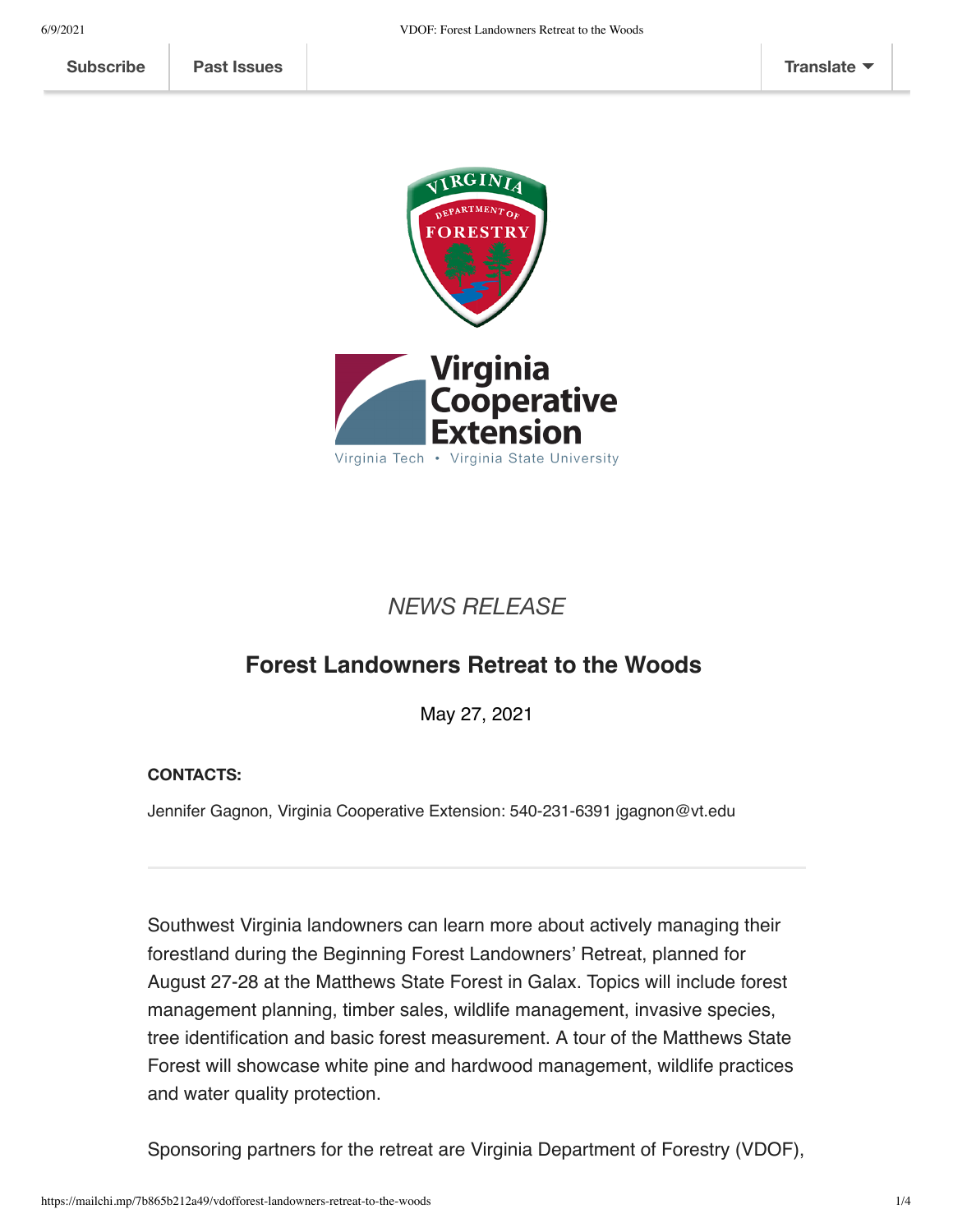Education Program (VFLEP).

"This program provides an excellent introduction to forest management issues, especially for those new to land ownership," said Ellen Powell of VDOF.

"We use a combination of classroom and field sessions, taught by experts, to get participants fully engaged in learning," said Jennifer Gagnon of VFLEP. "The retreat format also allows people to share their experiences with other landowners."

Registration with Thursday and Friday night lodging included is \$95 per person or \$170 per couple. The rate for commuters or those arranging their own lodging is \$55 per person or \$90 per couple. Both registration types include meals all day Friday, and Saturday through lunch. On-site lodging is limited, so participants should register early or plan to make their own lodging arrangements.

To register online or download a brochure, visit [https://forestupdate.frec.vt.edu](https://forestupdate.frec.vt.edu/). The deadline to register is August 12. For more information, contact Jennifer Gagnon at 540-231-6391 or jgagnon@vt.edu.

Persons with disabilities who desire any assistive devices, services or other accommodations to participate in this activity may also contact Jennifer during the hours of 8:00 a.m. to 5:00 p.m. to discuss accommodations, no later than August 12. \*TDD number is (800) 828-1120.

## *About the Virginia Department of Forestry*

The Virginia Department of Forestry protects and develops healthy, sustainable forest resources for Virginians. With nearly 16 million acres of forestland and more than 108,000 Virginians employed in forestry, forest products and related industries, Virginia forests provide an overall economic output of more than \$21 Billion annually.

Headquartered in Charlottesville, the Agency has forestry staff members assigned to every county to provide citizen service and public safety protection across the Commonwealth, which it's been doing now for more than 100 years. VDOF is an equal opportunity provider.

# *About the Virginia Cooperative Extension*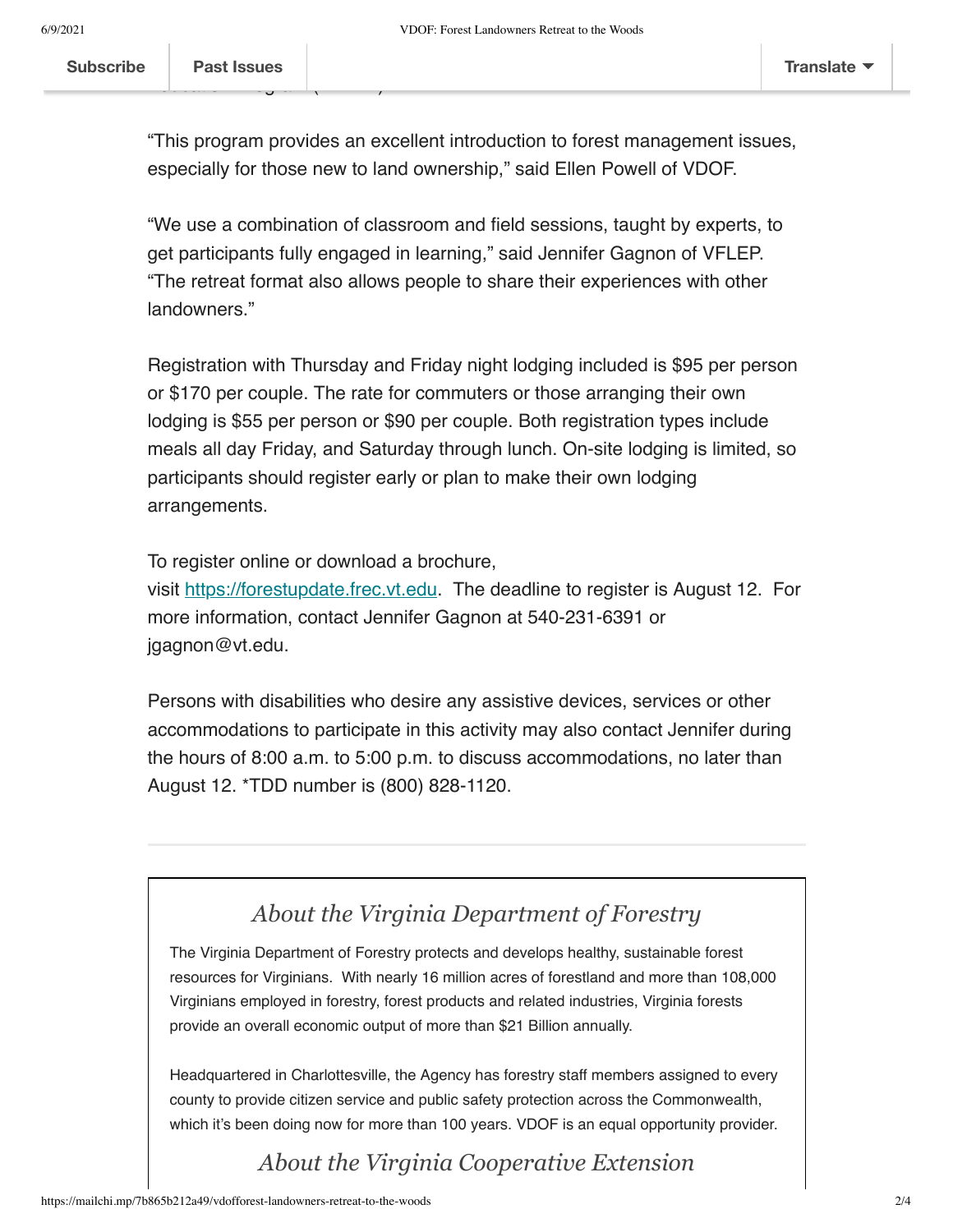| <b>Subscribe</b> | <b>Past Issues</b>                                                                                                                                                                                                                                                                                                                                                                                                                                                                                                                                                                                                                                                                                                                                                                                                          |  | <b>Translate</b> |
|------------------|-----------------------------------------------------------------------------------------------------------------------------------------------------------------------------------------------------------------------------------------------------------------------------------------------------------------------------------------------------------------------------------------------------------------------------------------------------------------------------------------------------------------------------------------------------------------------------------------------------------------------------------------------------------------------------------------------------------------------------------------------------------------------------------------------------------------------------|--|------------------|
|                  | commonwealth. We are a dynamic organization that stimulates positive personal and<br>societal change, leading to more productive lives, families, farms, and forests as well<br>as a better environment.<br>Understanding that knowledge is power, we place that power in the hands of<br>Virginians and help them learn how to use it to improve the quality of their lives. Our<br>Extension agents and specialists form a network of educators whose classrooms are<br>the communities, homes, and businesses of Virginia, where they bring research-<br>based solutions to the problems facing Virginians today. Extension programs are<br>delivered through a network of faculty at two universities, 108 county and city offices,<br>11 agricultural research and Extension centers, and six 4-H educational centers. |  |                  |
|                  |                                                                                                                                                                                                                                                                                                                                                                                                                                                                                                                                                                                                                                                                                                                                                                                                                             |  |                  |
|                  | VCE and VDOF programs and employment are open to all, regardless of age, color,<br>disability, gender, gender identity, gender expression, national origin, political<br>affiliation, race, religion, sexual orientation, genetic information, veteran status, or<br>any other basis protected by law. An equal opportunity/affirmative action employer.<br>Issued in furtherance of Cooperative Extension work, Virginia Polytechnic Institute<br>and State University, Virginia State University, and the U.S. Department of<br>Agriculture cooperating. Edwin J. Jones, Director, Virginia Cooperative Extension,<br>Virginia Tech, Blacksburg; M. Ray McKinnie, Administrator, 1890 Extension Program,<br>Virginia State University, Petersburg.                                                                        |  |                  |
|                  |                                                                                                                                                                                                                                                                                                                                                                                                                                                                                                                                                                                                                                                                                                                                                                                                                             |  |                  |